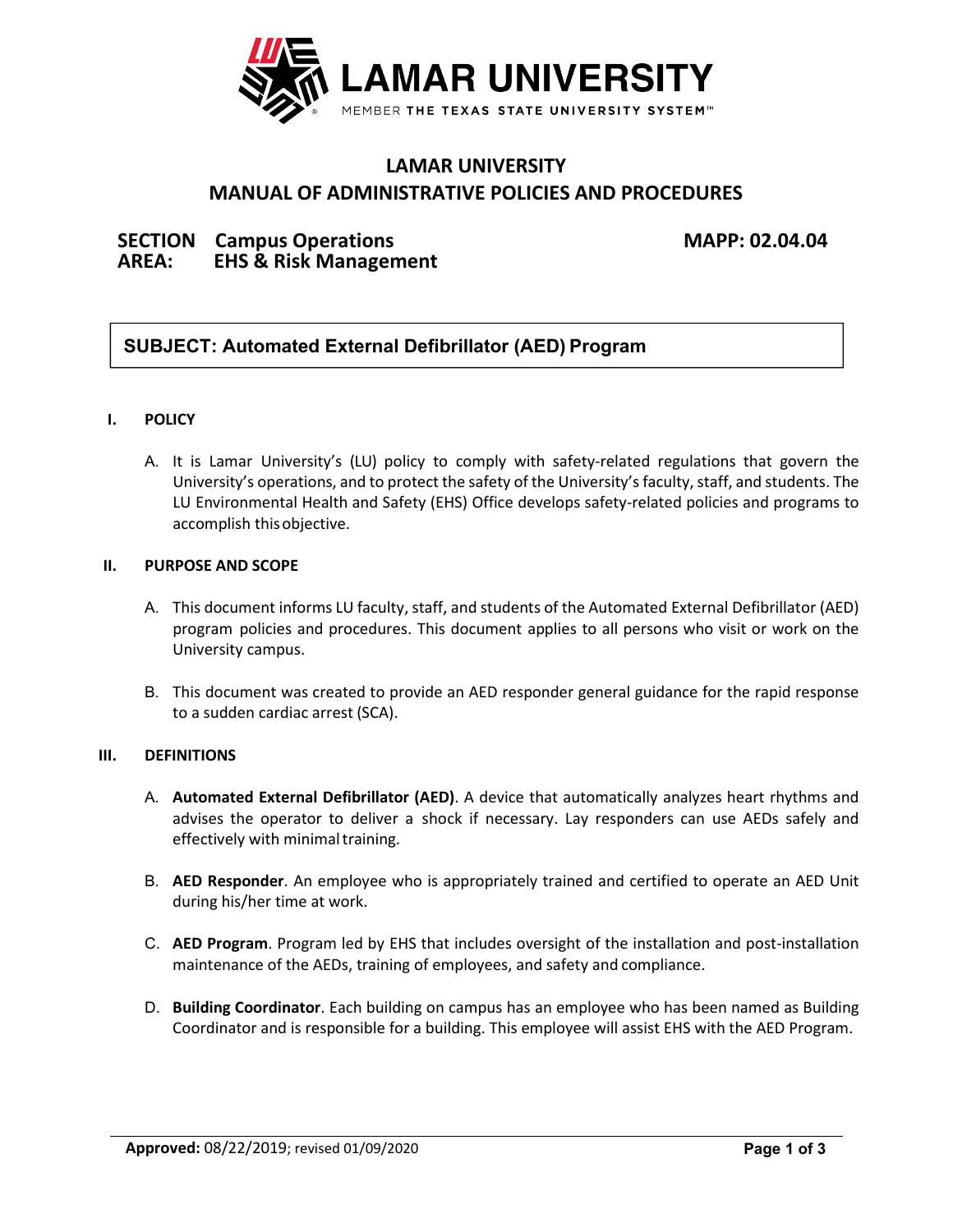#### **IV. RESPONSIBILITIES**

- A. **EHS.** It is the responsibility of EHS to:
	- 1. Provide oversight of the installation and post‐installation maintenance of the AEDs, training of employees, and safety and compliance.
	- 2. Ensure regular maintenance of the AED Units and related response equipment.
	- 3. Assist Building Coordinators with AED Program. May provide training in maintenance procedures and assistance with scheduling AED training for employees, including for Building Coordinator.
	- 4. Develop and maintain the AED emergency response plan and system policies and procedures and review the program annually to evaluate effectiveness.
	- 5. Assure compliance with state and local regulations regarding AED use.
	- 6. Maintain a list of AED Responders and their training records and share the list, including additions and changes, with the appropriate Building Coordinator(s).
	- 7. Maintains records pertinent to the AED program and assures responsibilities delegated to others as outlined in this policy are met.
- B. **Building Coordinator.** It is the responsibility of Building Coordinators to:
	- 1. Report any noticeable device defects, or missing, expired, and/or damaged accessories to EHS immediately.
	- 2. Receive from EHS the list of trained AED Responders in their building and familiarize themselves with individuals in their building who can serve as AED Responders.
	- 3. Ensure compliance with the policies and procedures of the AED Program.
	- 4. Assure compliance with state and local regulations regarding AED use.

**Note.** LU's Office of Facilities Management has oversight of the Building Coordinator Policy (MAPP).

- C. **AED Responders.** It is the responsibility of AED Responders to:
	- 1. Successfully complete all required AED training and skills evaluations.
	- 2. Follow the guidelines of the AED program and remain current on the AED training required by Lamar University.
	- 3. Communicate with EHS regarding their AED Responder status (training, assignment to another building, departure from LU, etc.).
	- 4. Respond to all SCA incidents in assigned building.
	- 5. Immediately after an SCA incident in assigned building, communicate with EHS to document the incident.

#### **V. REVIEW AND RESPONSIBILITY**

| Responsible Party: | Director of Environmental Health & Safety |
|--------------------|-------------------------------------------|
|                    | Vice President for Finance and Operations |
| Review:            | Every two years on or before August 1     |